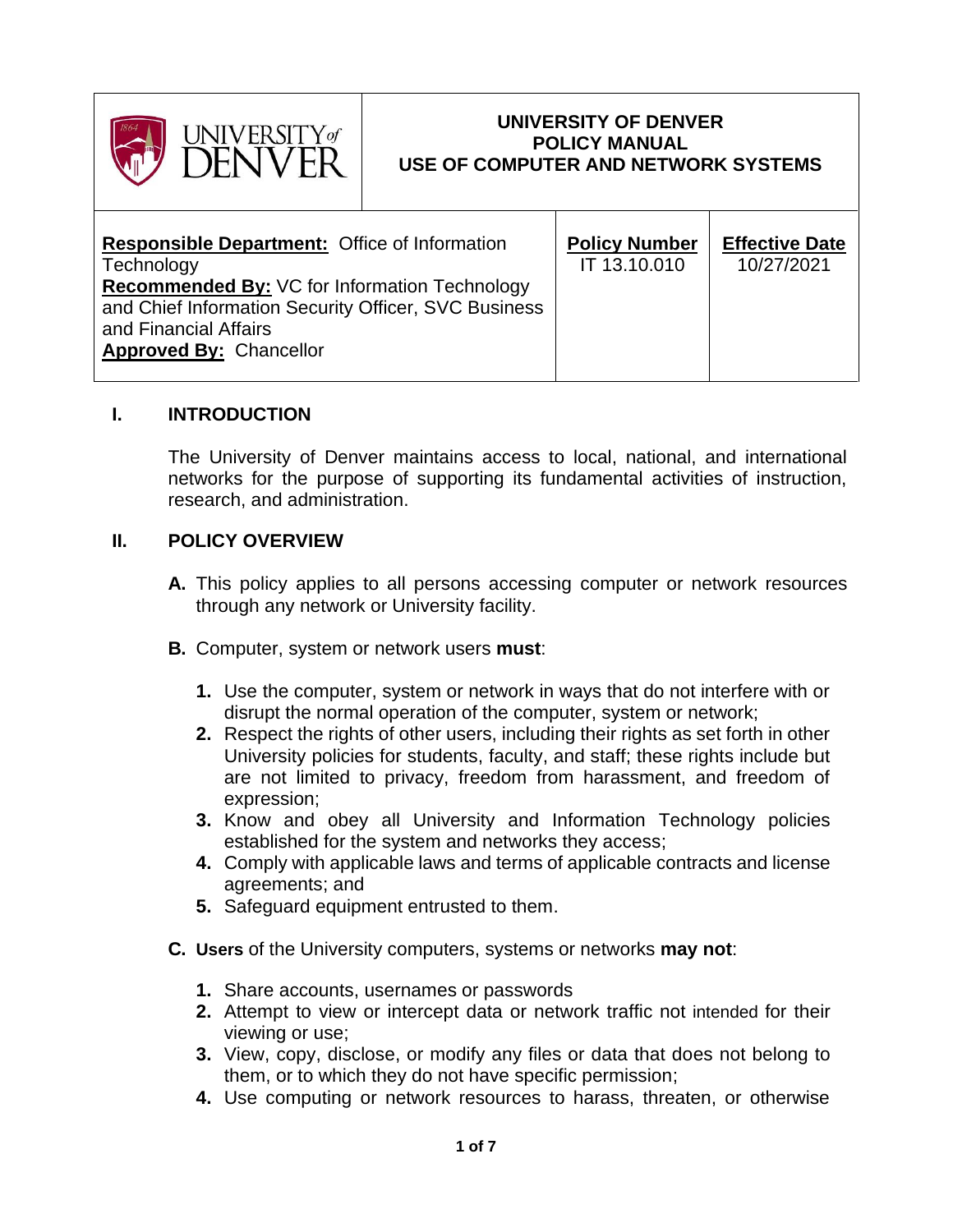cause harm to others;

- **5.** Use the University's computing resources for commercial or personal purposes not related to the University's business operations, academic, research, and scholarly pursuits;
- **6.** Use any IT systems in a way which suggests University endorsement of any political party, candidate, or ballot initiative (this includes e-mailing political messages to any list service maintained by the University which is not explicitly purposed for the posting of political messages);
- **7.** Interfere with the proper functioning of the University wired or wireless networks (*See* Policy IT 13.10.014 - *Wireless Access;* Policy IT 2.30.066 *– Mobile Device Use*, and Policy IT 13.10.030 - *Network Security*); and
- **8.** Use University IT systems to distribute, produce, publish, and/or sell obscene or illegal content.
- **D.** The University does not monitor or generally restrict the content of material traversing the University's networks or stored on University managed or contracted systems and devices. The University reserves the right to remove or limit access to material posted on University-owned or administered systems and networks when University policies, contractual obligations, or state or federal laws are violated.
- **E.** The University provides computers, software, and network equipment for use by the University community. The University retains ownership and reserves the right to add, remove, upgrade, and replace hardware or software on those systems as deemed necessary by Information Technology.

# **III. PROCESS OVERVIEW**

#### **A. User Responsibilities**

- **1.** *Copyrights and Licenses***.** Users must respect copyrights and licenses to software and other on-line information.
	- **a. Copying:** All software protected by copyright must not be copied except as specifically stipulated by the owner of the copyright or otherwise permitted by copyright law.
	- **b. Number of Simultaneous Users:** The number and distribution of copies must be handled in such a way that the number of simultaneous users does not exceed the number of original copies purchased, unless otherwise stipulated in the purchase contract.
	- **c. Copyrights:** In addition to software, all other copyrighted information (text, images, icons, programs, etc.) must be used in conformance with applicable law. Legitimately, copied material must be properly attributed. Plagiarism of computer information is subject to the same sanctions as apply to plagiarism in any other media.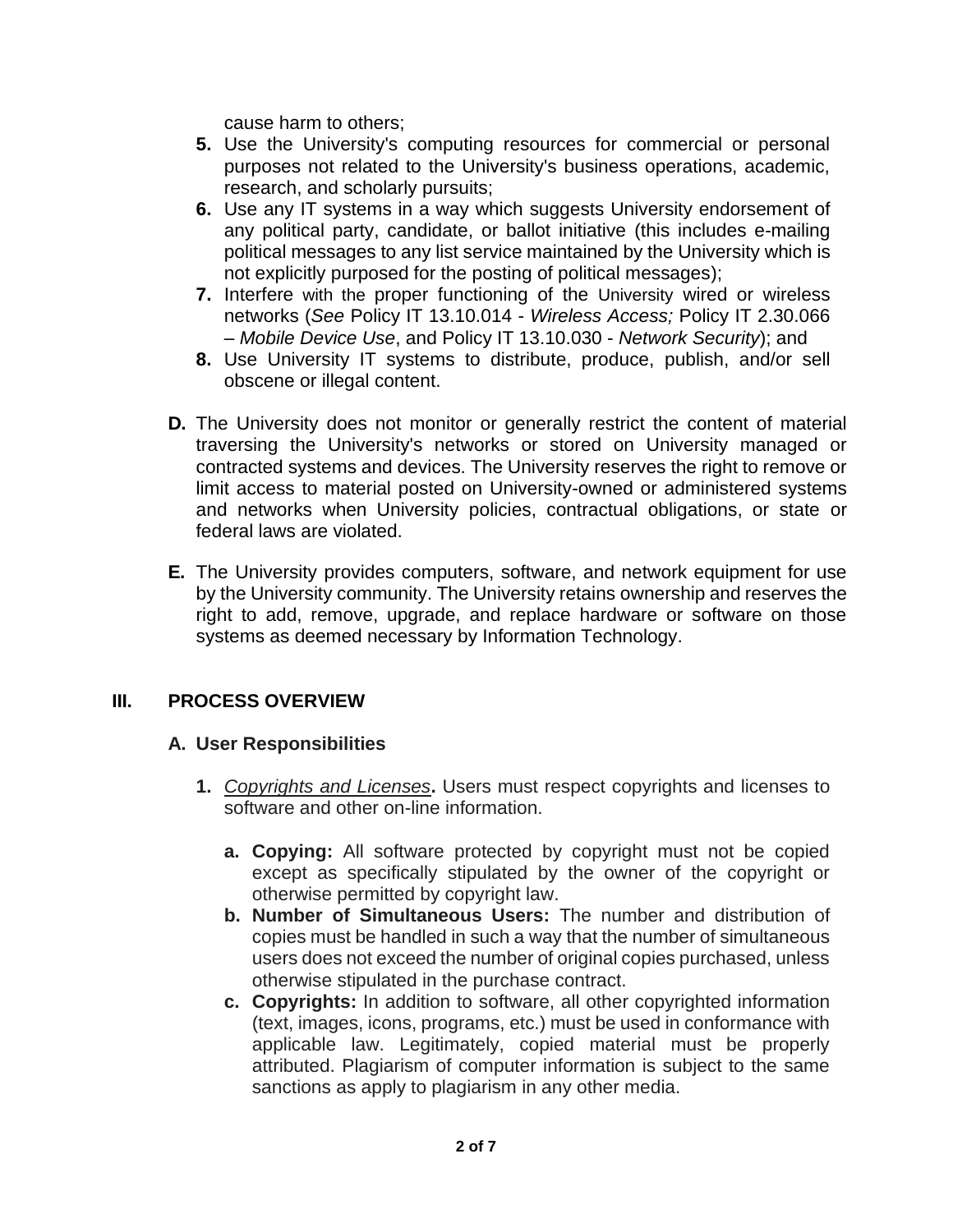- **d. Digital Millennium Copyright Act:** The University complies with the **[Digital Millennium Copyright Act](https://www.copyright.gov/legislation/dmca.pdf).** The University may terminate the network access of users who are found to repeatedly infringe the copyright of others and may take other disciplinary measures it deems appropriate.
- **2.** *Integrity of Information Resources***.** Users must respect the integrity of information resources.
	- **a. Modification or Removal of Equipment:** Computer equipment, software, or peripherals owned by others must not be modified or removed without proper authorization.
	- **b. Encroaching on Others' Access and Use of University Facilities:**  Users must not encroach on others' access and use of the University's network and computers. This includes but is not limited to: (i) sending unsolicited bulk electronic mail or distributing unsolicited material though group communication channels; (ii) Sending chain-letters; (iii) Excessive printing; (iv) Using excessive network bandwidth; (v) Running grossly inefficient programs when efficient alternatives are available; (vi) Modifying system facilities, operating systems, or disk partitions without proper authorization; (vii) Attempting to access private information without proper authorization; (viii) Attempting to crash or tie up University computers or networks; and (ix) Damaging or vandalizing University computing facilities, equipment, software or computer files.
	- **c. Virus Protection:** All vulnerable computers connected to the University network must be protected by up-to-date anti-virus software.
	- **d. Software Requirements:** Computers with grossly outdated or inherently insecure software may not be connected to the University network.
	- **e. Spyware:** Software or hardware that monitors web browsing, keyboard use or related activities must not be installed on University computers. This restriction is not intended to limit in any way the University's right to monitor any and all hardware or software owned by the University, or connected to the University network, for the purposes of preventing or investigating improper or illegal use of University systems, or preventing or investigating system problems or efficiencies.
	- **f. Unauthorized Network Connections:** Only officially assigned Internet Protocol (IP) numbers may be used for equipment connected to the University's data network. Use of unassigned static IP numbers is prohibited. The Director of Network Operations within the Information Technology division must approve any requests for using IP addresses not already assigned by the IT Operations team.
	- **g. Falsified Message Sources:** Disguising or falsifying sources of electronic mail and other electronic communications with the intent of misleading, defrauding or harassing others is prohibited.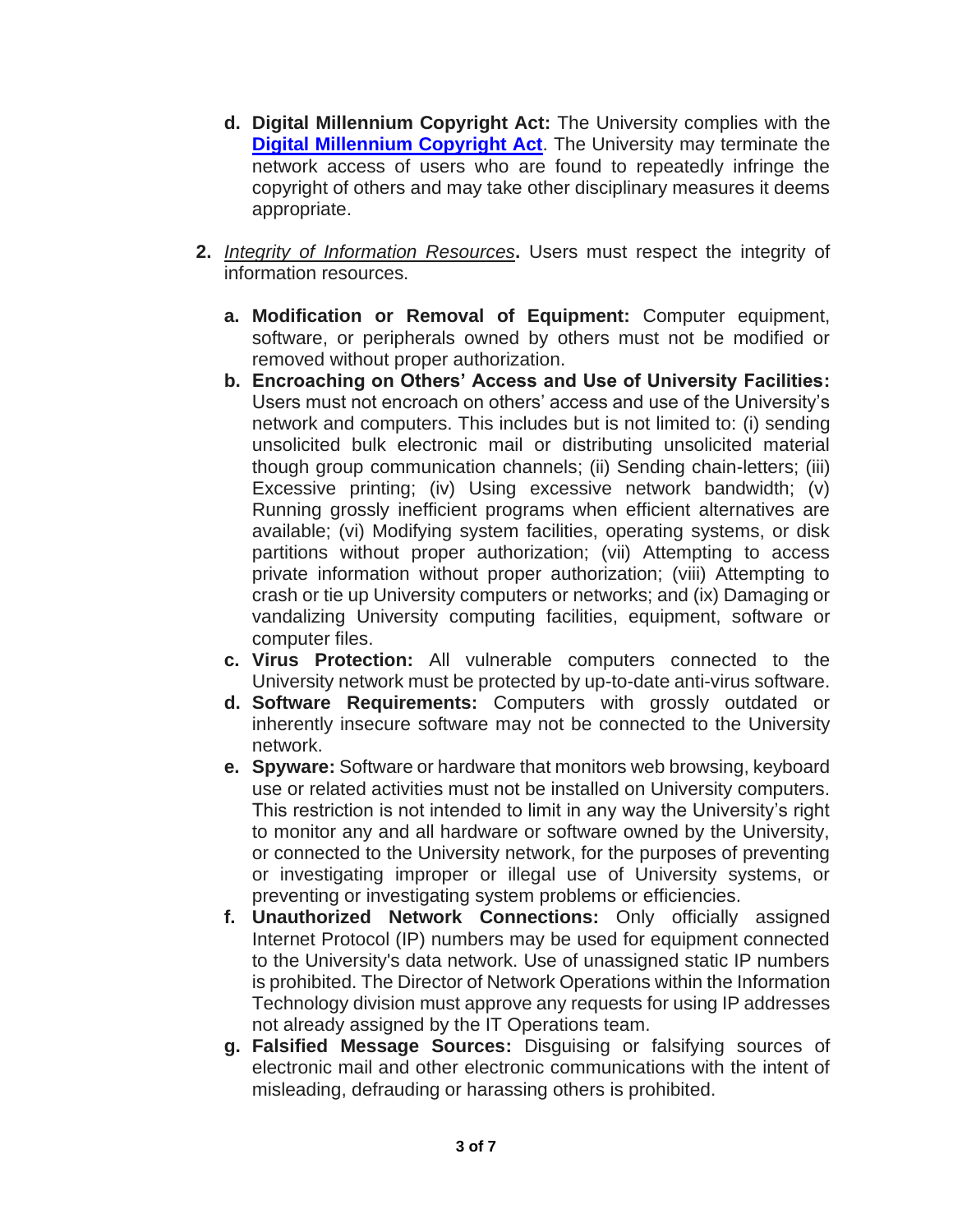- **h. Computer Registration:** Registering "head-less" computing equipment, such as gaming consoles, that require Internet connectivity using the University network is recommended.
- **i.** Unauthorized or Destructive Programs: Users must not intentionally develop or use programs that disrupt others use of computers and networks, provide unauthorized access to private or restricted information, or damage software or hardware belonging to others.
- **3.** *Unauthorized Access***:** Users must refrain from seeking to gain unauthorized access to information resources or enabling unauthorized access.
	- **a. Abuse of Computing Privileges:** Users must not access computers, computer software, computer data or information, or networks without proper authorization, or intentionally enable others to do so, regardless of whether the computer, software, data, information, or network in question is owned by the University.
	- **b. Reporting Problems:** Any defects discovered in system accounting or system security must be reported to appropriate system administrators so that steps can be taken to investigate and solve the problem.
	- **c. Password Protection:** Users who have been authorized to use password-protected accounts may be subject to both civil and criminal liability if they disclose passwords or otherwise make accounts available to others without permission of appropriate system administrators.
- **4.** *Usage***.** 
	- **a. Unlawful Messages.** Use of electronic communication facilities (such as e-mail, instant messaging, talk, chat rooms, threaded discussions or systems with similar functions) to send fraudulent, harassing, obscene, threatening, or other messages that are a violation of applicable federal, state or other law or University policy is prohibited.
	- **b. Spam.** Use of the University's email system to send "spam" email is prohibited.
	- **c. Bulk Email: T**he use of the University's email system as medium for the bulk distribution of information is discouraged. On rare occasions, email may be the best mechanism to distribute information to large segments of the University community. Approval of a University official with a ranking of vice chancellor or higher is required for messages sent to more than 200 people. Any bulk email/mass-communication must comply with the [Bulk Email Policy.](https://www.du.edu/it/about/it-policies/bulk-email)
	- **d. Group Communication Channels:** Group communication channels such as mailing lists, threaded discussions, chat rooms, bulletinboards, and courseware classrooms are generally set up for specific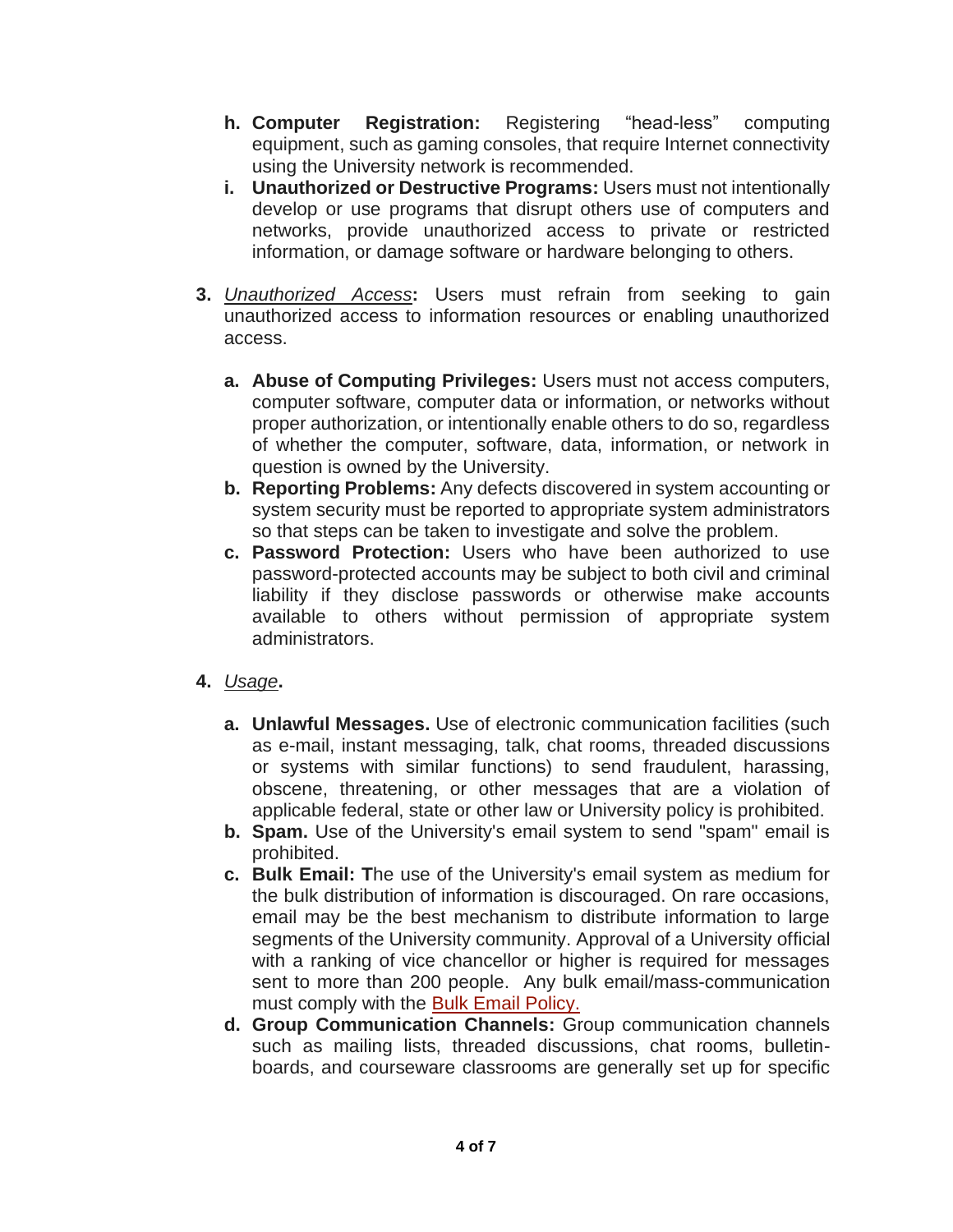purposes. Use of a group communications channel to distribute material inconsistent with the channel's purpose is not allowed.

- **e.** All hosts on the University network should have a name that ends in **du.edu**. Any variations on a domain name (whether for a physical server or a virtual server) must be approved by the IT department.
- **f. Content Filtering:** The general policy of the University is to avoid filtering content passed through the University network. However, content filtering may occur in the following circumstances:
	- **i.** The University will filter network traffic if it is legally required to do so.
	- **ii.** individual divisions that offer programs for children may elect to filter traffic to and from their sub-networks. These divisions will be responsible for content standards and filtering rules.
	- **iii.** The University may block e-mail from sites known to send or transport excessive amounts of unsolicited bulk e-mail.
	- **iv.** The University may scan e-mail for viruses, worms and other malicious programs. E-mail containing such programs may be refused either in whole or in part.
	- **v.** The University may block traffic likely to compromise the privacy of University information or the security and integrity of either internal or external networks.
	- **vi.** The University may prioritize traffic passing through its network based on assumptions about traffic types and their requirements for quality of service.

# **B. System Administrators' University Responsibilities**

- **1.** *Systems and Networks*. System administrators have the following responsibilities for systems and networks they administer:
	- **a.** Taking precautions against theft of or damage.
	- **b.** Protecting the integrity and privacy of personal, financial, and other confidential information stored on systems and networks they administer.
	- **c.** Executing all applicable hardware and software licensing agreements.
	- **d.** Following appropriate practices for security and disaster recovery.
	- **e.** Promulgating policies and procedures that govern services, access, and use of the systems they administer. At a minimum, this information should describe the data backup services, if any. A written document given to users or messages posted relevant web pages shall be considered adequate notice.
	- **f.** Reporting suspected legal violations, security threats or violations of University policy to appropriate University authorities. At a minimum, abuse@du.edu should be notified.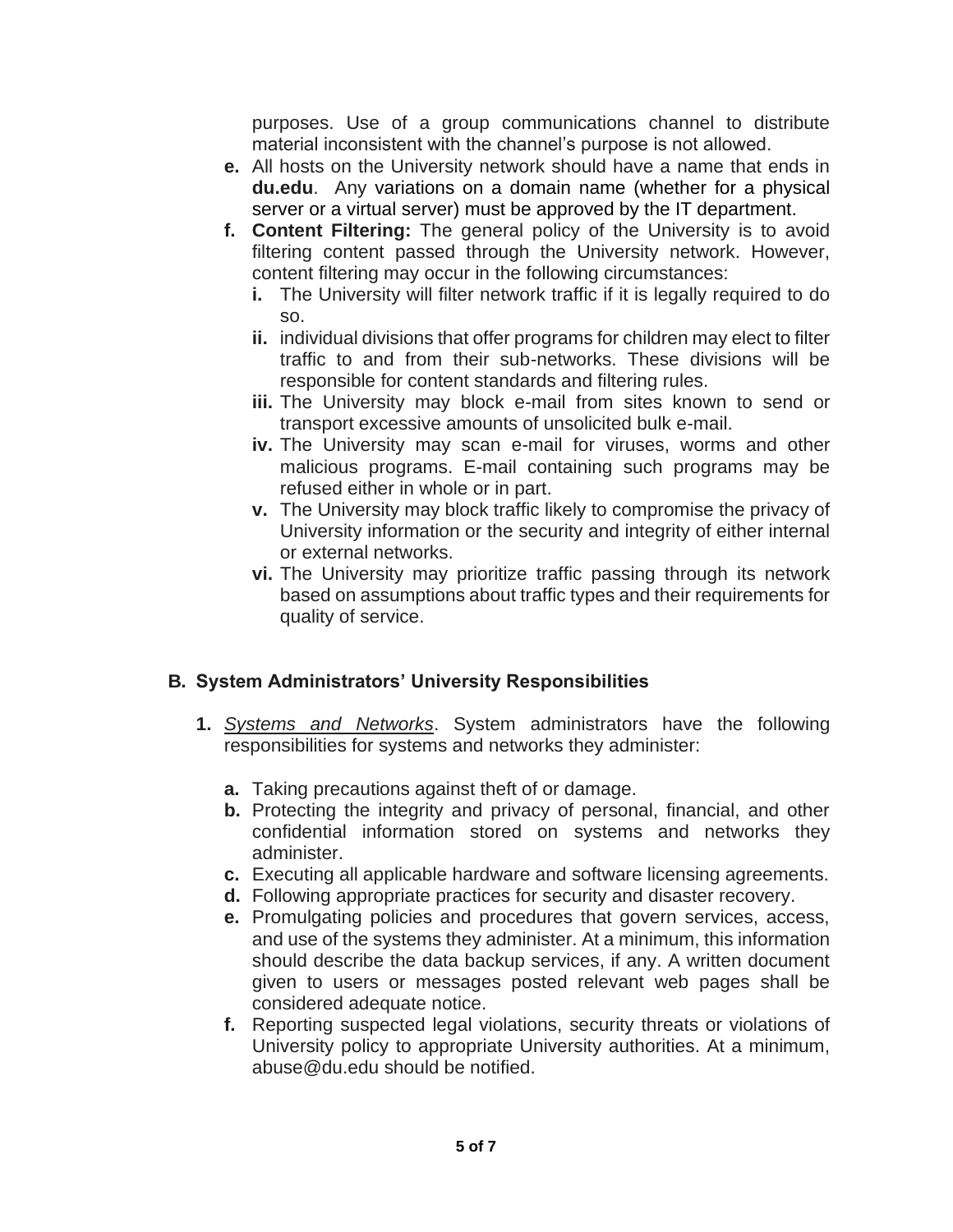- **g.** Cooperating with other system administrators, whether within or without the University, to find and correct problems caused by the use of systems under their control.
- **2.** *Policy Enforcement*. System administrators are authorized to take reasonable actions to implement and enforce usage and service policies and provide for security.
- **3.** *Suspension of Privileges*. System administrators may temporarily suspend access privileges if they believe it necessary to maintain the integrity of computer systems or networks. If legal violations, security threats, or violations of University policy are suspected, system managers should also inform appropriate University authorities. At a minimum, abuse@du.edu should be notified.

# **C. Computer Security Officer Responsibilities**

- **1.** *Policy Interpretation*. The Vice Chancellor for Information Technology shall be responsible for interpretation of this policy, resolution of problems and conflicts with local policies, and special situations.
- **2.** *Policy Enforcement*. Where violations of this policy come to his or her attention, the Vice Chancellor for Information Technology is authorized to work with the appropriate administrative units to obtain compliance with this policy.
- **3.** *Inspection and Monitoring***.** Only the University's Vice Chancellor for Information Technology or designate, can authorize the inspection of private data or monitoring of messages (including electronic mail) when there is reasonable cause to suspect improper use of computer or network resources.

The University's Vice Chancellor for Information Technology may also authorize general inspection and monitoring to assure the security and stability of the network and systems connected to it. This may include, but is not limited to, monitoring and inspection to support activities such as:

- **a.** Assuring adequate quality of service for critical applications
- **b.** Detecting unauthorized use of the network
- **c.** Filtering content
- **d.** preventing or investigating system problems or efficiencies
- **e.** assessing security vulnerabilities of computers connected to the network
- **f.** Preventing or investigating improper or illegal activities
- **g.** Compiling usage statistics

# **D. Violations of This Policy**